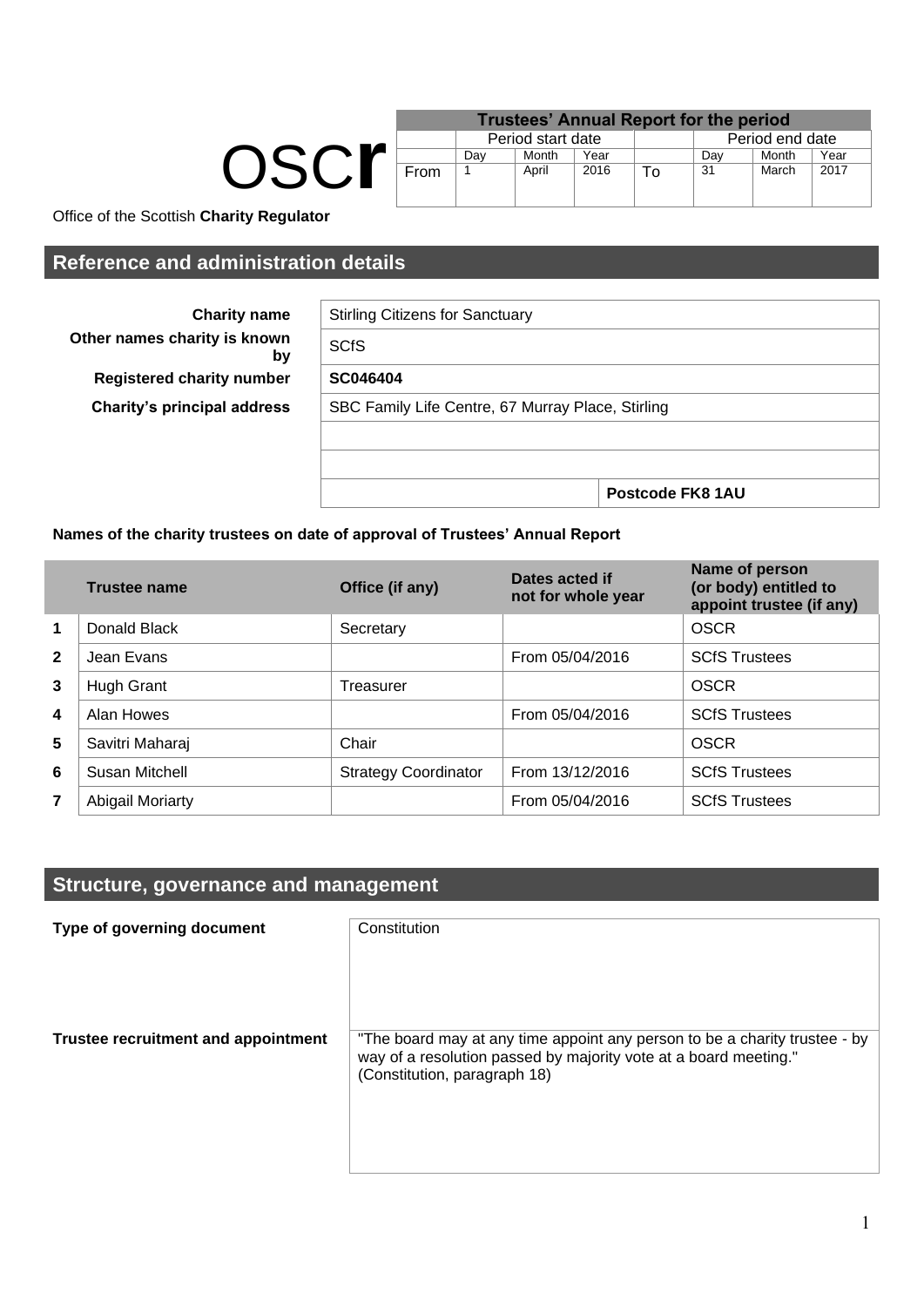# **Objectives and activities**

| <b>Charitable purposes</b>                                            | The purposes of Stirling Citizens for Sanctuary are:                                                                                                                                                                                                                                                                                                                                                             |
|-----------------------------------------------------------------------|------------------------------------------------------------------------------------------------------------------------------------------------------------------------------------------------------------------------------------------------------------------------------------------------------------------------------------------------------------------------------------------------------------------|
|                                                                       | • the relief of unemployment among refugees through (a) support<br>towards employment, such as with job seeking, sourcing training,<br>work placements etc., (b) support such as with language (Arabic<br>speakers are among our volunteers), social and emotional<br>support, mentoring and coaching within a Social Enterprise<br>context.                                                                     |
|                                                                       | • the advancement of citizenship or community development<br>through (a) social inclusion and awareness raising events &<br>sponsored events within the communities where the refugees<br>settle.(b) seeking opportunities for the refugees to contribute to<br>their communities and (c) through successfully integrating into the<br>local economy.                                                            |
|                                                                       | the relief of those in need by/through providing a befriending<br>service and activities promoting inclusion and raising awareness.                                                                                                                                                                                                                                                                              |
| <b>Summary of the main activities</b><br>in relation to these objects | SCfS activities cover a range of areas which fall broadly under the three<br>headings of service delivery, liaison with other agencies and governance.                                                                                                                                                                                                                                                           |
|                                                                       | Service delivery<br>Running a befriending service for Syrian families settled under the VPRS<br>Providing material needs for families<br>Providing transport and support for hospital appointments<br>Running a monthly 'Snack and Chat' event for Syrian families in the region<br>Organising social and recreational outings<br>Awareness raising sessions in local schools and for community<br>organisations |
|                                                                       | Liaison with other agencies<br>Support for local adult learning provision<br>Joint work with socially responsible national charities and voluntary groups<br>Liaison with other groups within Scotland and UK to campaign for greater<br>support for refugees                                                                                                                                                    |
|                                                                       | Governance<br>Clear policies for management of SCfS operations<br>Fundraising to support staffing costs and ongoing activities.<br>Monitoring and evaluation of activities                                                                                                                                                                                                                                       |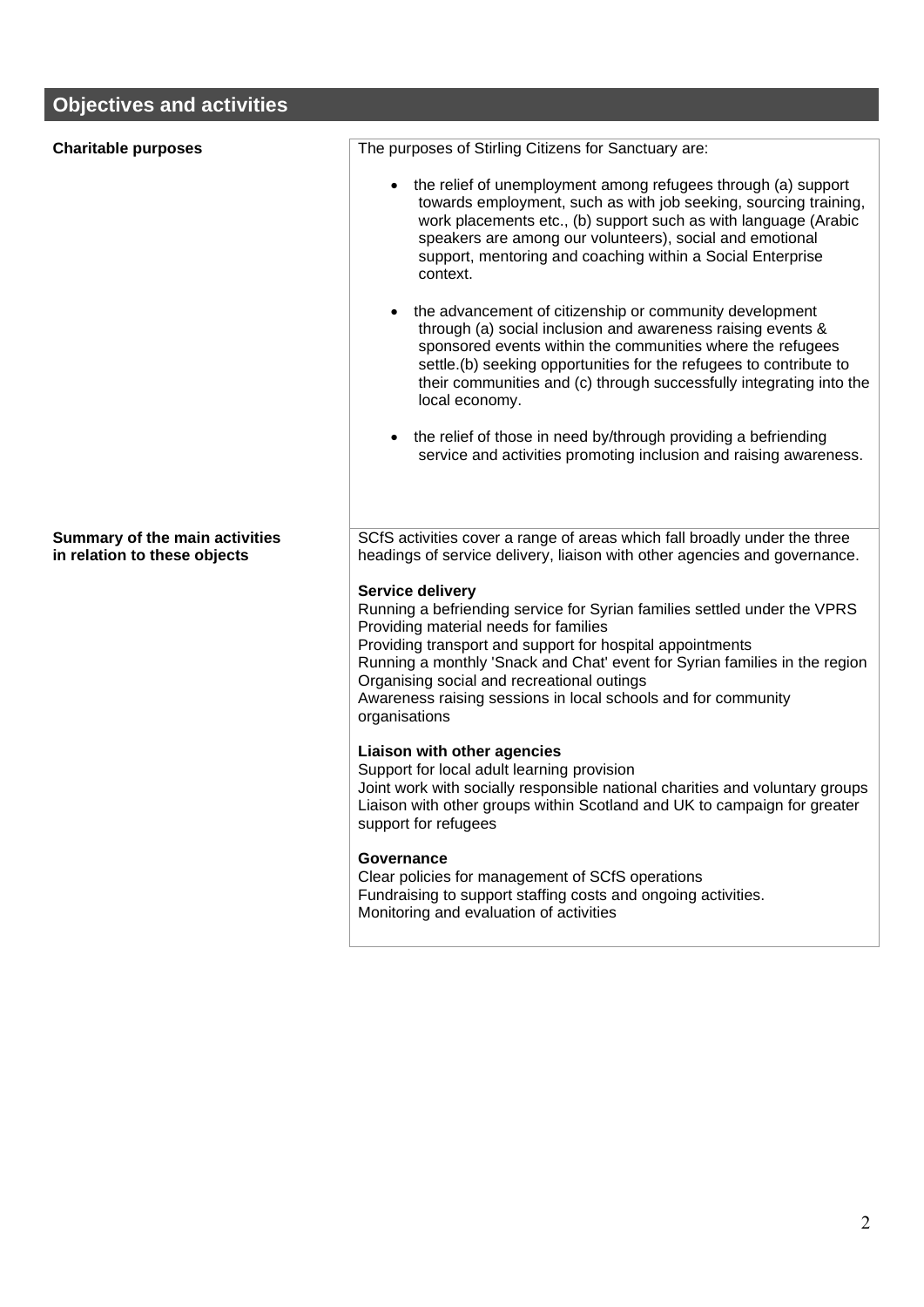# **Achievements and performance during the reporting period**

## **Service delivery**

*Running a befriending service for Syrian families settled under the VPRS*

• **Befriending service.** We engaged with 14 Syrian refugee families in Clackmannanshire and 3 families in Stirling (86 individuals in total). We provided every family with at least one, and in most cases, two or more befrienders, with a total of 38 befrienders assigned to these families. Befrienders visit their assigned families regularly (weekly or fortnightly), help with medical appointments, go on social outings, and liaise as needed with other teams.

### *Providing material needs for families*

- **Material needs service.** This is run by a team of volunteers led by one of the trustees. The team channels donations of clothes, toys, and household items to the Syrian families. We developed a **Material Needs request form**, in English and Arabic, which is given to newly arrived families for them to request clothing, household items, and other needs. All 17 families were given this form, and the team worked with befrienders to source and deliver the items requested. The team also provided items for families to take home at two Snack and Chat events, and held a (free) **Pop-Up Shop** for families at the Cambuskenneth Village Hall. The majority of the families attended all these events, with befrienders providing them with transport.
- **Bicycles.** We sourced donations of used bicycles from the local community and from the charity Bikes for Refugees, and delivered these to all families who have requested them. Both adult and children's bicycles have been provided, along with lights, locks and helmets. Approximately 15 adult bicycles and 30 children's bicycles/scooters have been provided.
- **Computers.** We gave refurbished computers or laptops to all 17 families. These were either donated to us, or purchased. They have been found helpful for homework, learning English, communication and entertainment.
- **Sewing machines.** These were requested by many of the Syrian women. We sourced donations of approximately 10 used sewing machines, serviced these, and gave them to the families.
- **Crisis and Care fund.** We set up a fund to help with one-off payments for unexpected costs, e.g., emergency UK travel to visit sick relatives.

#### *Providing transport and support for hospital appointments*

• Volunteers regularly transport families and support them at medical appointments at hospitals, dentist and GP surgeries.

#### *Running a monthly 'Snack and Chat' event for Syrian families in the region*

• **Snack and Chat events.** We held 5 Snack and Chat social events, which were well attended by Syrian families and befrienders. The event has evolved, from being an informal social gathering, towards a more structured event with talks for adults and play activities for children. The December 2016 event was a Christmas party.

#### *Organising social and recreational outings*

- **Trips:** We organised numerous outings and social activities for the Syrian families, including: St Andrews beach, Wellsfield Farm Park and Briarlands Farm Park, two picnics in local parks, Alva Highland Games, SCfS Scottish-SyrianChristmas ceilidh, Macrobert Arts Centre pantomime, Stirling Multi-cultural Partnership event, Refugee Festival ceilidh. All of the families attended at least one of these events, with most families attending multiple events.
- We took on an allotment with the Ochil Allotment Association, which was initially used enthusiastically by some of the men, but interest in this waned after a few months.

#### *Awareness raising sessions in local schools and for community organisations*

We gave presentations about SCfS and refugee issues at the Dunblane and Stirling Rotary Clubs, a primary school, and several churches in Dunblane, Stirling and Clackmannanshire. These have been useful in attracting donations, volunteers and offers of services.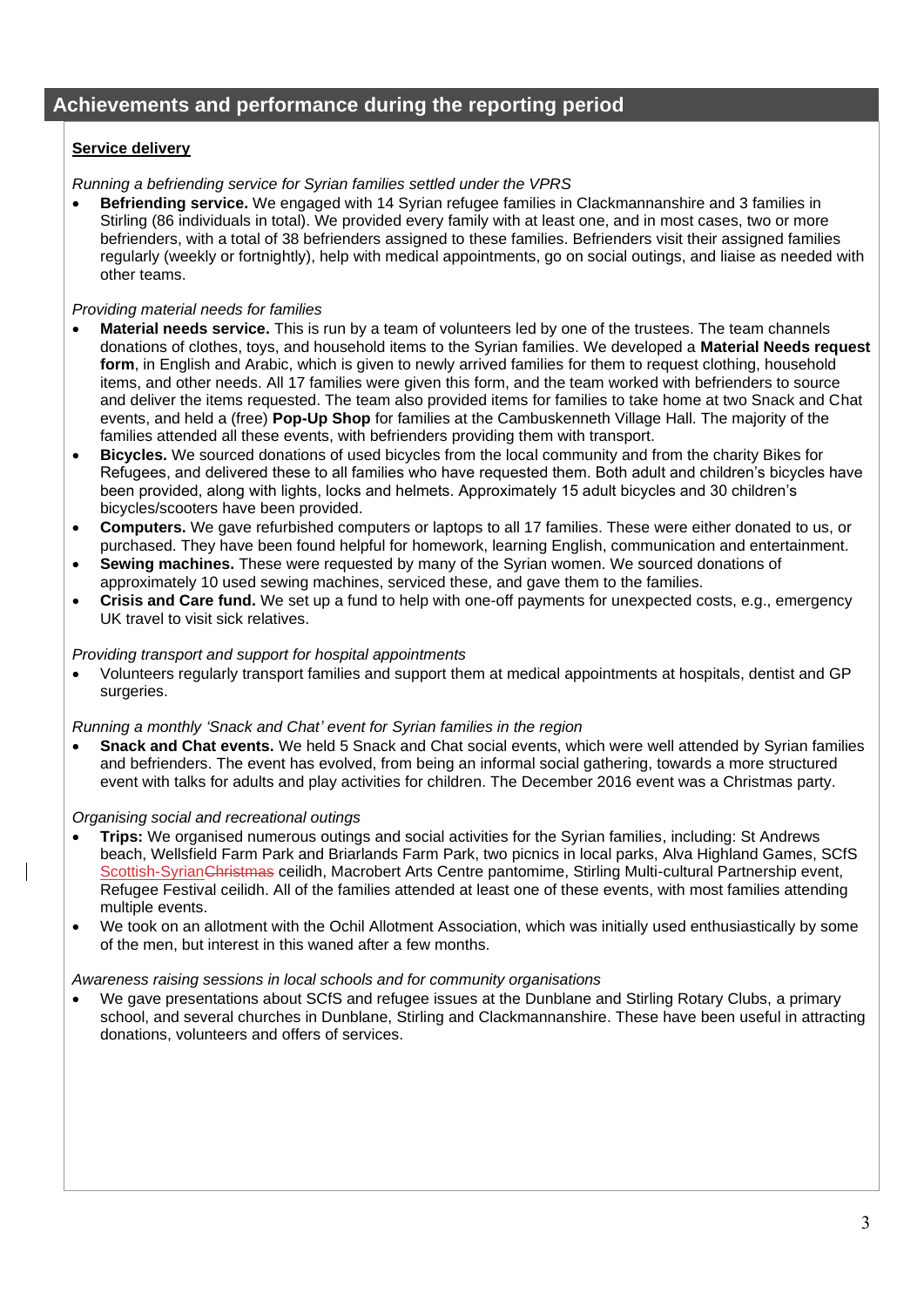## **Liaison with other agencies**

#### *Support for local adult learning provision*

• We assisted with volunteer recruitment for Stirling Council ESOL team and Stirling School of English.

*Joint work with socially responsible national charities and voluntary groups*

• We worked in liaison with many other organisations including: Stirling Council; Clackmannanshire Council; Stirling Baptist Church Family Life Centre; Allan Park South Church; other local churches; Stirling University Islamic Society; Macrobert Arts Centre; 9th Alloa Guides; Wellsfield Farm Park; Briarlands Farm Park; Computer Disposals Limited (computer donations); Stirling Multicultural Partnership; Central Scotland Regional Equality Centre; Scottish Refugee CouncilCentre; and many others.

*Liaison with other groups within Scotland and UK to campaign for greater support for refugees*

• Our trustees maintain contact with Refugee Welcome groups across Scotland and the UK through email mailing lists and social media. SCfS volunteers attended meetings of these groups, including the Citizens UK Welcome Summit in London in September 2016. Within Scotland, SCfS volunteers have accompanied other Scottish Refugee Welcome groups at meetings with Scottish Government representatives.

## **Governance**

#### *Clear policies for management of SCfS operations*

- We developed a range of policies for our operations, relating to Volunteering, Confidentiality, the Crisis and Care Fund, Equal Opportunities, Health and Safety, Problem Solving, Protection of Vulnerable Groups, Risk Assessment, Safeguarding, and Waste Management. *[Further policies developed after the reporting period relate to Incident Reporting and a Positive Activities Fund.]*
- We appointed a Volunteer and Project Coordinator, Rebecca Dadge, who started in November 2016 and has taken responsibility for recruiting, training, and managing volunteers. This appointment has been very successful in streamlining, expanding, and improving the effectiveness of our activities.
- We have developed materials and procedures for volunteer induction and ongoing training through regular volunteer networking meetings. In November 2016 we ran a training session on Syrian culture for volunteers.

### *Fundraising to support staffing costs and ongoing activities.*

• Fundraising activities undertaken during the reporting period include: participation in the Stirling Soup competition, a coffee morning in Dunblane, and an online Christmas Appeal set up on BT MyDonate. Successful funding applications were made to City of Sanctuary, Stirling Voluntary Enterprise / Clackmannanshire Third Sector Interface, Robertson Trust and the Lloyds TSB Foundation.

*Monitoring and evaluation of activities*

- The main method of monitoring and evaluation has been the ongoing feedback received from volunteers. Procedures are being developed for more detailed, quantitative monitoring of activities, for example, number of volunteer hours donated, and quantities of material needs items given to the families. Plans are also in place for regular Volunteer Network Meetings for training, information sharing, and receiving feedback. *[Following the reporting period, three Volunteer Network Meetings have taken place.]*
- At a national level, SCfS is taking part in the Sharing Lives Sharing Languages project, coordinated by the Scottish Refugee Council. Our role is as a comparative case study, with our activities and outcomes to be evaluated for comparison with four other regions in which a peer education programme is being piloted. *[The evaluation took place during April 2017 and the results were published in June 2017.]*

# **Financial review**

| Brief statement of the charity's policy<br>on reserves | SCfS aims to maintain sufficient reserves to allow operation for six<br>months. |
|--------------------------------------------------------|---------------------------------------------------------------------------------|
| Details of any deficit                                 | None                                                                            |
| Donated facilities and services (if any)               | None                                                                            |